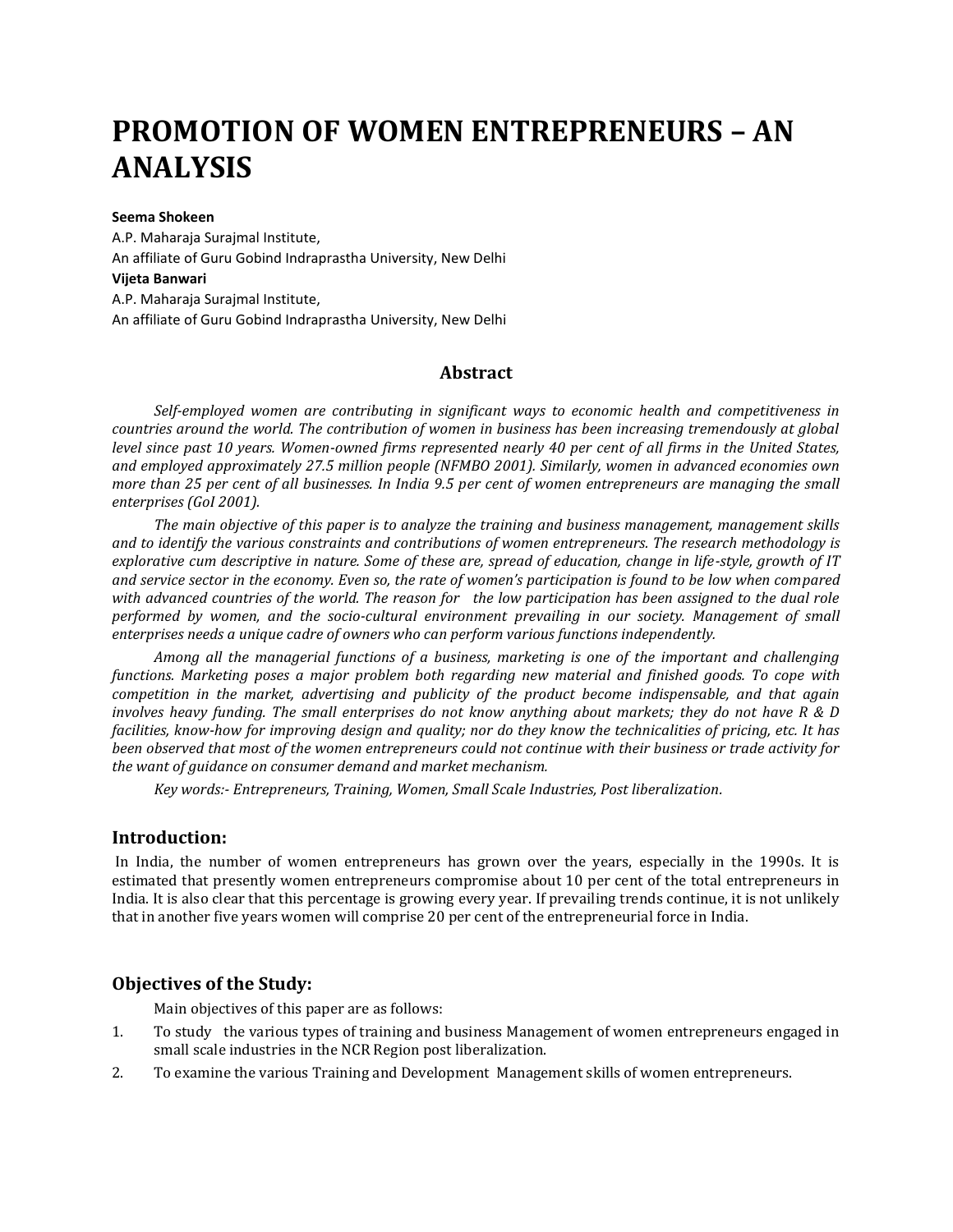3. To identify the factors contributing and constraints related encountered by women entrepreneurs at the institutional and entrepreneurial level post liberalization.

### **Research Methodology**

The study is explorative cum descriptive in nature. The theory is developed from secondary sources of information. The secondary data has been collected from various sources such as Annual report of different ministries, five year plans, statistical abstracts, Govt. documents, research journals and magazines and unpublished research reports etc.

This paper is useful and helpful for policy makers, planners, administrators, industrialists, managers, women leaders and researcher who are engaged in this field. More specifically, this is very helpful to those women entrepreneurs who are engaged in their own work or industries.

#### **Promotion of Women Entrepreneurs**

It is expected that by 2020, 25 to 30 per cent of the entrepreneurial force in India would be women. (Source) In order to harness their potential and their continued growth and development, it is necessary to formulate appropriate policies and strengthen the existing policies for stimulating, supporting and sustaining their efforts in this direction. The stimulating activities are those which contribute to entrepreneurial education and motivate new entrepreneurs. Supportive activities are those which result in actual assistance to a venture such as the availability of finance, infrastructure, common facilities and market. Sustaining activities are those which help in running a unit and thereby prevent its closure.

|                      | <b>Regd. Units</b> | <b>Unregd. Units</b> | <b>Total</b> |
|----------------------|--------------------|----------------------|--------------|
| No. of women         | 1,37,534           | 9,26,187             | 10,63,721    |
| enterprises          | $(10\%)$           | $(10.13\%)$          | $(10.11\%)$  |
| No. of units managed | 1,14,361           | 8,80780              | 9,95,141     |
| by women             | $(8.32\%)$         | (8.37%)              | $(9.46\%)$   |

#### **Table 1.1 Results of Third SSI Census (Reference period: 2001-2002)**

**Source:** Office of Development Commissioner (MSME)

According to the Third All-India Census of Small State Industries conducted by SIDO in 2001-02, the number of women enterprises was 10,63,721 (10.11%). The number of enterprises actually managed by women was 9,95,141 (9.46%). Currently (2006-07) their estimated number is 12.99 lakh women managed enterprises and 12.15 lakh actively women managed enterprises.

Compared to the First and Second Census, the Third Census brought out some structural changes in the registered SSI sector. While the proportion of working units remained the same by and large, the domination of SSIs among the working units has been reduced considerably from 96 percent to 66 per cent. This is mainly due to the increase in the number of units engaged in services. The per unit employment as gone down from 6.29 to 4.48, while the per unit fixed investment has gone up from Rs. 1.60 lakh to 6.68 lakh. This could be due to technological up gradation.

## **Training for Entrepreneurs – Various Types**

Many scholars, industrialist and Govt. of India agree that the specialized faculties for the women can be invoked in field of entrepreneurship through implementing various development programmes. We feel that entrepreneurial potential exists in the women in all the communities in various regions. The early the batter for developing countries to embark upon various schemes of development of women entrepreneurship to cope with the short supply of women entrepreneurs in the field of management, technical, medical, law and other areas which is specialized for women.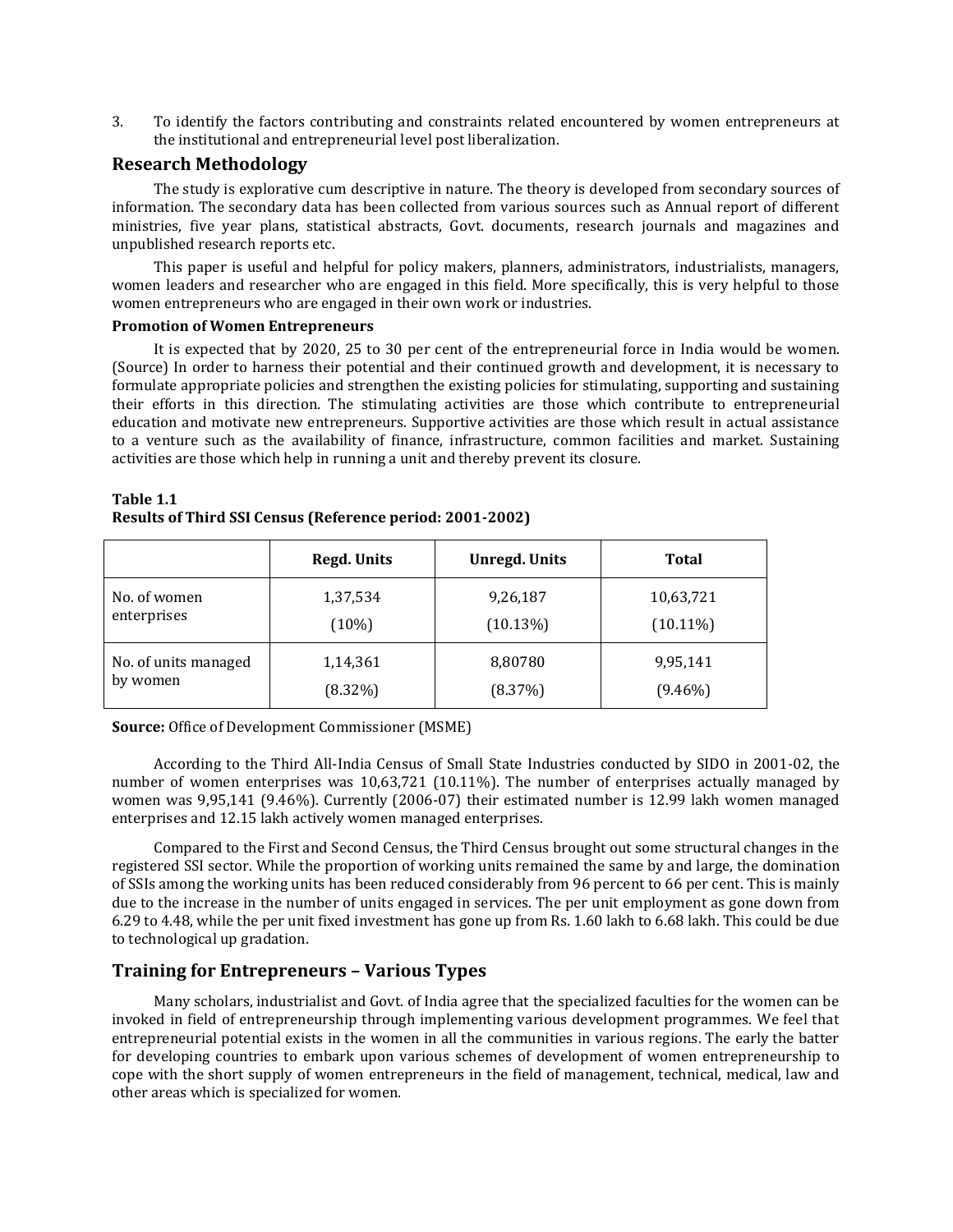The Govt. of India accepted in principle that women entrepreneurs can be made and developed through the various schemes and programmes and decided to identify individual women from all communities who have entrepreneurial talent to motivate them and train them through properly organized programmes for undertaking risk bearing activities.

The entrepreneurship development programme (EDPs) is necessary for the proper development of women ability on the line of male entrepreneurs. The Govt. and many other organizations have taken up the spirit of women entrepreneurship development progrmmes in right earnest.

#### **In broad terms the EDP consists of three basic or Functional Phases:**

- (i) Initiation phase: For creating awareness about the women entrepreneurial opportunities into different fields.
- (ii) Development phase: Through training programmes in developing motivation and management skills in women.
- (iii) Support phase: For counseling, encouragement and infrastructural support to women entrepreneurs for establishing and running enterprise.

In the initial phase, it is aimed to identify women with potential for development of entrepreneurial disposition. The main purpose of development phase at infusing motivation among the women through achievement motivation training. It is to be supported with adequate managerial and technical knowledge, but the most important factor is the support phase, as from entrepreneurial point of view the most crucial state is the start-up period.

In this connection, the important factors are affection to the women entrepreneurship development in our country:-

- 1. Selection of Right women for entrepreneurship development programmes.
- 2. Proper training for better quality for women entrepreneurs.
- 3. Assistance in product selection for new venture.
- 4. Suitable organizational arrangement for technology and selection of equipment and machinery.
- 5. She should be provided full assistance not only for preparing this project report but also for financial arrangements.
- 6. The EDP should aim to provide adequate information to the women entrepreneurs in regards to various rules and regulations connected with the setting-up of a new industrial venture and help in registration and licensing work.
- 7. Adequate information regarding other marketing products.

Most EDP strategies hinge around developing entrepreneurship among graduate persons specially engineering graduates and women candidates, edp pervade among all classes of society in all regions. The techniques and strategies have to be tailored according to the socio-economic and cultural situations in the society.

ETP provides intensive training technical assistance to people with a promising business idea and start their own business. The curriculum includes seminars on market research, marketing tools, strategic networking and community resources, sales technique, presentation skills, and financial management as legal, insurance, human resource, time management and commercial real estate issues. The business use technology and the internet is also thoroughly explored. The objective of the program is to assist participator preparation and implementation of a specific, comprehensive Business Plan tailored to each individual entrepreneur's needs. Another important component of the program is to facilitate connections between training entrepreneur and all of the resources and services he or she may need to successfully launch and sustainable. The purpose of these programs is to create jobs and contribute to the economic development.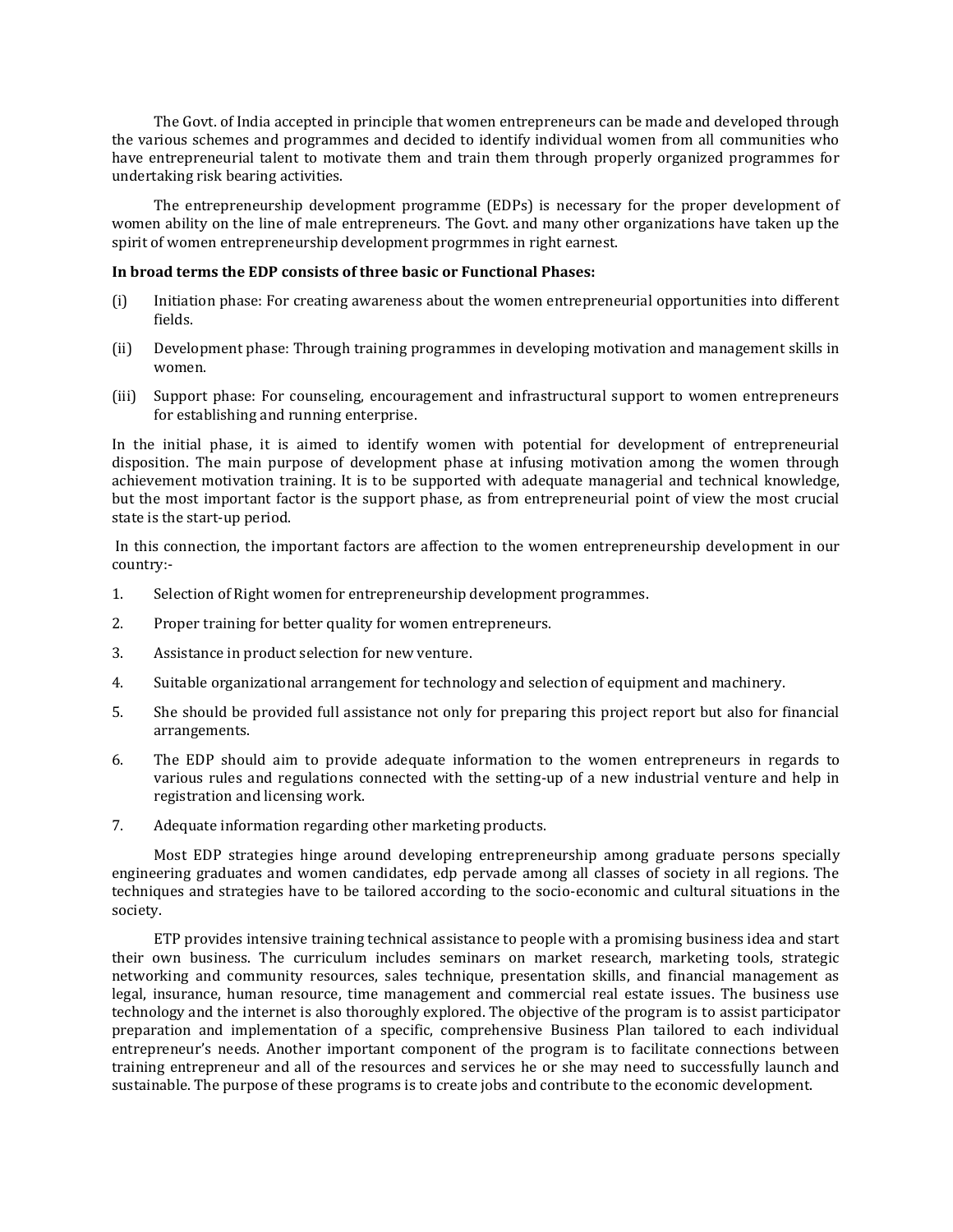The program is structured to include approximately 10 weeks of intensive classroom training followed by additional 10 weeks of one-on-one consulting to help each entrepreneur through the start-up phase of his business. At the conclusion of the classroom portion of the program each entrepreneur presents his/her plan to a panel of bankers, consultants and other business planning experts for some? Real world? Feedback business concept. Development and presentation of a business plan is among the requirements for success completion of the program.

ETP differs from other business assistance programs in several key ways:

- Using an established and tested curriculum, the program ties all of the various aspects of the plan to an integrated fashion;
- Financial basics are stressed, enabling participants to gain the financial knowledge necessary to effect control their businesses;
- Program staff have cultivated partnerships with many community, business and government entitled program participants can be linked to the resources they need to establish and grow their businesses.
- Each instructor is or has been a successful business owner providing an important perspective only issues faced in start up and growth situations.

This is a comprehensive combination of courses, individual coaching and business plan development that is designed to help entrepreneurs develop business skills and attract financing. This program is available for start-up venture or business expansion.

## **Program Components**

- 1. Orientatio-n meeting
- 2. Small business; the fundamental (click to see full program details and dates).
- 3. Developing a business plan (click to see full program details and dates).
- 4. Individual coaching and small group meetings to help you through the business planning process.
- 5. Completion of a written business plan.

The role of the Ministry of Micro, Small and Medium Enterprises (MSME) is primarily to assist the States/Union Territories in their efforts to promote growth and development of MSMEs. The main focus of the schemes/programmes undertaken by the organizations of the Ministry is thus to provide/facilitate provision of a wide range of services and facilities required for accelerating the growth of MSMEs. The schemes/programmes generally focus on capacity building in Stage/Regions; nevertheless, which are individual beneficiary oriented. While, there are no specific reservations for women, in the latter, there are some concessions/incentives available under these progrmmes for the benefit of women entrepreneurs.

In respect of entrepreneurship/ skill development training programmes, under the National Awards for Entrepreneurial Development (Quality Products) and Trade Related Entrepreneurship Assistance & Development (TREAD) Programme for Women, the necessary guidelines have been issued and specific reservation provided for women. Similarly, under two employment generation programmes being implemented by the Ministry, namely, Rural Employment Generation Programme (REGP) and Prime Minister's Rozgar Yojana (PMRY), some concessions have been provided for women beneficiaries. Besides, the Coir Board is implementing the Mahila Coir Yogana which is a women oriented self-employment programme.

## **Training of Women Entrepreneurs**

The industrial policies of the Government announced from time to time, have laid considerable emphasis on promotion of women entrepreneurship, particularly among first generation women entrepreneurs, through various training and support services. Special attention is being given by organizing exclusive Entrepreneurship Development Programmes (EDPs) for women.

The Field Institutes of MSME-DO conduct need based entrepreneurship/ skill development programmes for existing and prospective entrepreneurs. During the year 2007-08 (up to December, 2007)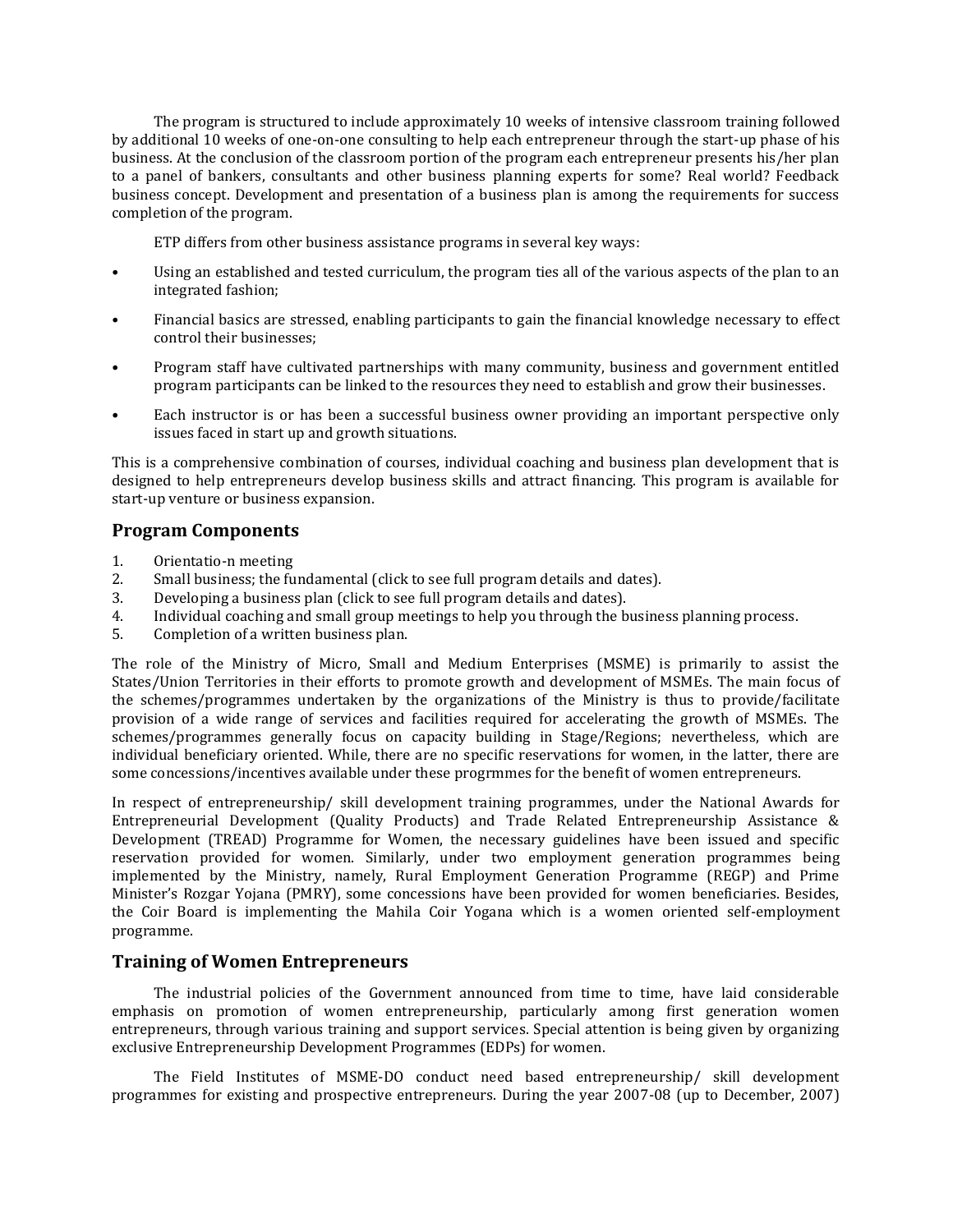approximately 1500 women participated in these training progrmames. The autonomous bodies under MSME-DO also conduct various short-term/long – term training programmes in footwear technology, tool and dye-making and other allied industries. These bodies provided training to approximately 3775 women. No fee is being charged from women participants. Besides, MSME—DIs/Br. DIs are also giving stipend @ Rs. 500/- per month to the participants belonging to disadvantaged groups including women.

In addition to progrmmes/ schemes of MSME-DO, NSIC, KVIC and Coir Board, relating to conduct of EDPs & SDPs for benefit of potential women entrepreneurs, three national level entrepreneurship development institutes set up by the Ministry, particularly, Indian Institute of Entrepreneurship (IIE), Guwahati, are also undertaking training programmes for skills and entrepreneurship development for women. The National Institute for Entrepreneurship and Small Business Development (NIESBUD), NOIDA had conducted seven training programmes exclusively for 227 women participants during 2007-08.

Further, the Ministry has recently launched 'Rajiv Gandhi Udyami Mitra Yojana' (a Scheme for Promotion ad Handholding of Micro and Small Enterprises) to help ad facilitate the potential first generation entrepreneurs in completion of various formalities and tasks necessary for setting up and operationalization of their enterprises . Under this scheme, women beneficiaries are not required to contribute Rs. 1000/- which is required by the beneficiaries from general category. The contribution in respect of women beneficiaries is provided to 'Udyami Mitras's as grants by the Government.

# **The Major challenges faced by women entrepreneurs**

The greatest deterrent to women entrepreneurs is that they are women. Male dominance is more prevalent in our society. Hence, women have the tendency to keep away from such activities, which are regarded as for men. The major challenges faced by women entrepreneurs are listed below:

#### **1) Self –confidence**

One of the basic requirements for entrepreneurship is self-confidence. Though women are equally qualified as men, they suffer from certain disadvantages, i.e., lack of confidence in their own abilities and lack of society's support. Socio-economic and cultural inhibitions in our society are the biggest obstacles in women's entrepreneurial development. A study conducted by NIESBUD (1956) had revealed that majority of the women (81%) had indicated problems in the area of managing the workers. Nearly 44 per cent of the women felt that they had to fight harder in the entrepreneurial world.

#### **2) Female literacy rate**

Low literacy rate has hampered women entrepreneurs in getting themselves adjusted to the technological developments, market trends and so on. Malikarjuna Rao (1990) stated that major hurdles in fast growth of women entrepreneurship are lack of awareness and lack of education.

## **3) Social barriers**

The traditional structure of the society does not permit unmarried girls especially from the rural areas to get into any kind of job or get themselves self-employed. Resistance, shyness, inhibition, conservatism are some of the cultural and social systems prevailing in the Indian society. In a study of Bulsara and Pandurengan, 25 per cent of women had mentioned lack of family support as a major discouraging factor.

#### **4) Financial resources**

Large investments become difficult for women. Lack of access to external funds due to their inability to provide the security is the biggest problem women entrepreneur face in our society. Studies conducted by Vaidehi Pandurengan and Hemant Kumar P. Bulsara revealed that for 40 per cent of women the main discouraging factor was sourcing of resources for investment.

#### **5) Proper training**

Adequate training helps to acquire sufficient knowledge to face the problems in the business world. Though many facilities are provided for training women entrepreneurs majority of them do not take seriously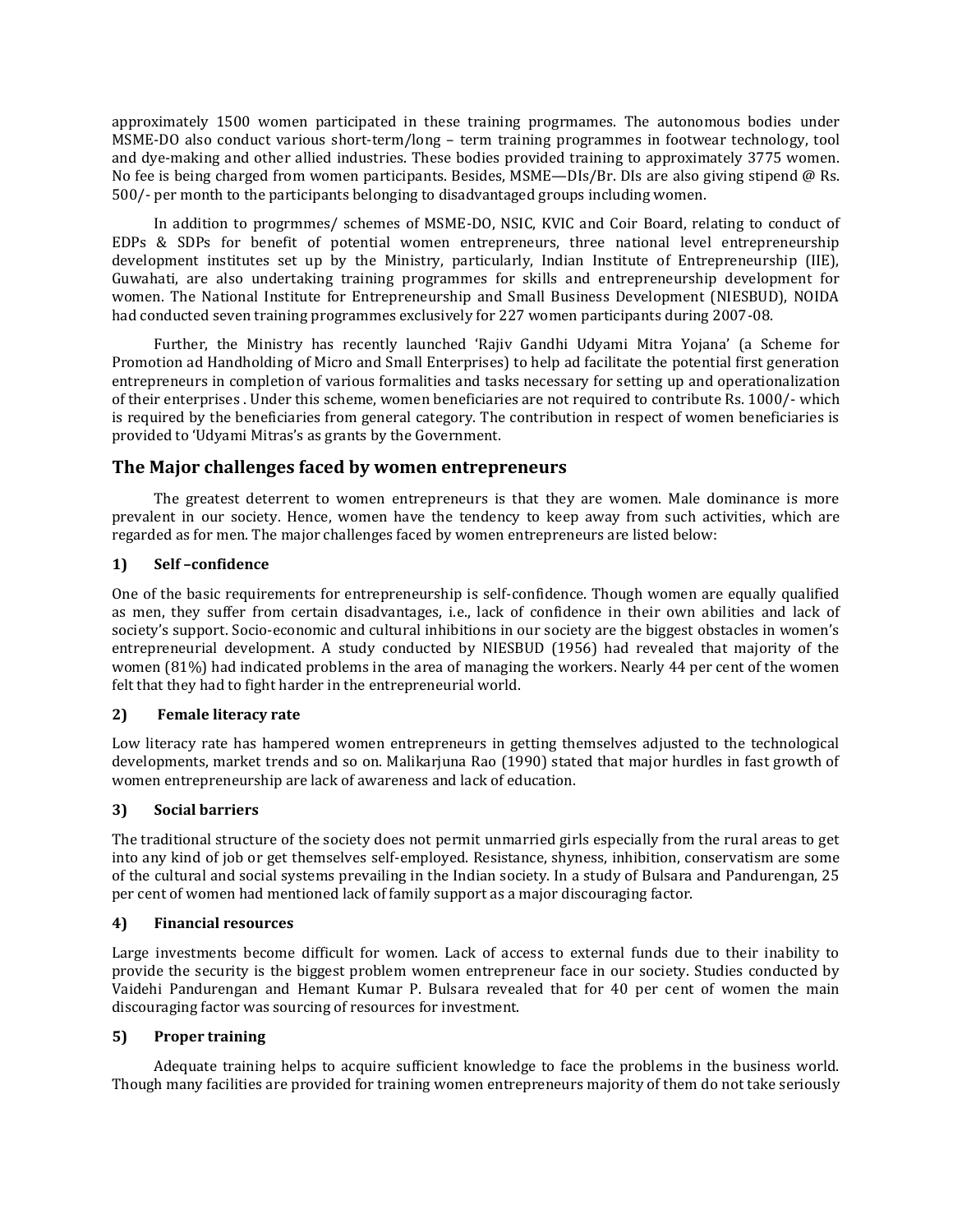the training provided. The US Commission on Civil Rights (1975) indicated that the biggest problem during start-up was the lack of business training.

In addition, lack of information and experience, non-availability of raw material, lack of professional marketing expertise, discrimination against women in granting loans, lack of technical assistance and guidance and overall lack of awareness of the different types of facilities available to them are other hurdles faced by women. Banks and other financial institutions lack faith in women's entrepreneurial abilities.

A country to bring about development of entrepreneurship should provide facilities to acquire the necessary knowledge and skill so that an individual who wishes to be an entrepreneur can equip herself for playing the role of an entrepreneur. Economic policy of the Government, financial institutions, consultancy services, industrial estates, industrial laws, is important. Education and training institutes, i.e. support systems, promote entrepreneurship through reinforcing values which favour taking of initiative, innovativeness, and risk-taking with personal responsibility. Particularly in an underdeveloped country the role of Government is important. Government should create conditions for the growth of entrepreneurship, e.g., to create awareness of the role of entrepreneur in accelerating growth of the economy, i.e., promoting a climate which values entrepreneurial behaviour and gives it prestige in the country by propaganda through press, mass education programme, industrial research institutes, and labour relation services.

#### **references**

- 1. Anil Kumar (2004. Women Entrepreneurs: Their Profile and Barriers in Business, Indian Journal of Social Development, 4 (2), December.
- 2. Anna, V (1990), Socio Economic Basis of Women Entrepreneurship, SEDME, 17 (1).
- 3. Awasthi, D.N. and Sebastian, J. (1996), Evaluation of Entrepreneurship Development Programmers, Sage Publications, New Delhi.
- 4. Agreer, A.I. Gratcher, M.V. and Hisrich, R.D. (1995). Entrepreneurship in the Soviet Union and Post Socialist Russia". Small Business Economics, Vol. 7 No. 5.
- 5. Ahmed, M.U. (Undatted) "An Analysis of Small Scale Entrepreneurs in the Risk Plastic Industry" Economic and Social Review, Vol. 8, No.4.
- 6. Bhanushali, S.G. (1987). Entrepreneurial Development An Interdisciplinary Approach, Himalaya Publishing House, Mumbai.
- 7. Birley, S. (1989) "Female Entrepreneurs", Are they really and different" Journal of Small Business Management Vol. 27, No. 1.
- 8. Chowdhury, H. Md. (2000). "Performance of Small-Entrepreneurs: The case of Dholai-Khal". SEDME, 27 (2). June.
- 9. Das, M. (1999). "Women Entrepreneurs from Southern India: An Exploratory Study" The Journal of Entrepreneurship, Vol. 8, No.2 Sage Publications, New Delhi.
- 10. Dhameja S.K. (2008). Women Entrepreneurs: Opportunities, Performance and Problems, Deep and Deep Publications Pvt. Ltd., New Delhi.
- 11. Dhillon, P. Kaur (1996). Women Entrepreneurs. Problems and Prospects. Blaze Publishers and Distributors (P) Ltd. New Delhi.
- 12. Dignard, L. and Havet, J. (ed). (1995). Women in Micro and Small Scale Enterprise Development. Westview Press, IT Publications, London.
- 13. Gupta, C.B. (2009). Entrepreneurship Development in India, Sultan Chand & Sons, New Delhi.
- 14. Gupta, C.B. (2009). Entrepreneurship and Small Business Management, Sultan Chand & Sons, New Delhi.
- 15. Gupta S.P. (1996). "Recent Economic Reforms in India and Their Impact on the Poor and Vulnerable Sections of Society' in C.H.H. Rao and Linneman (eds). Op. cit.